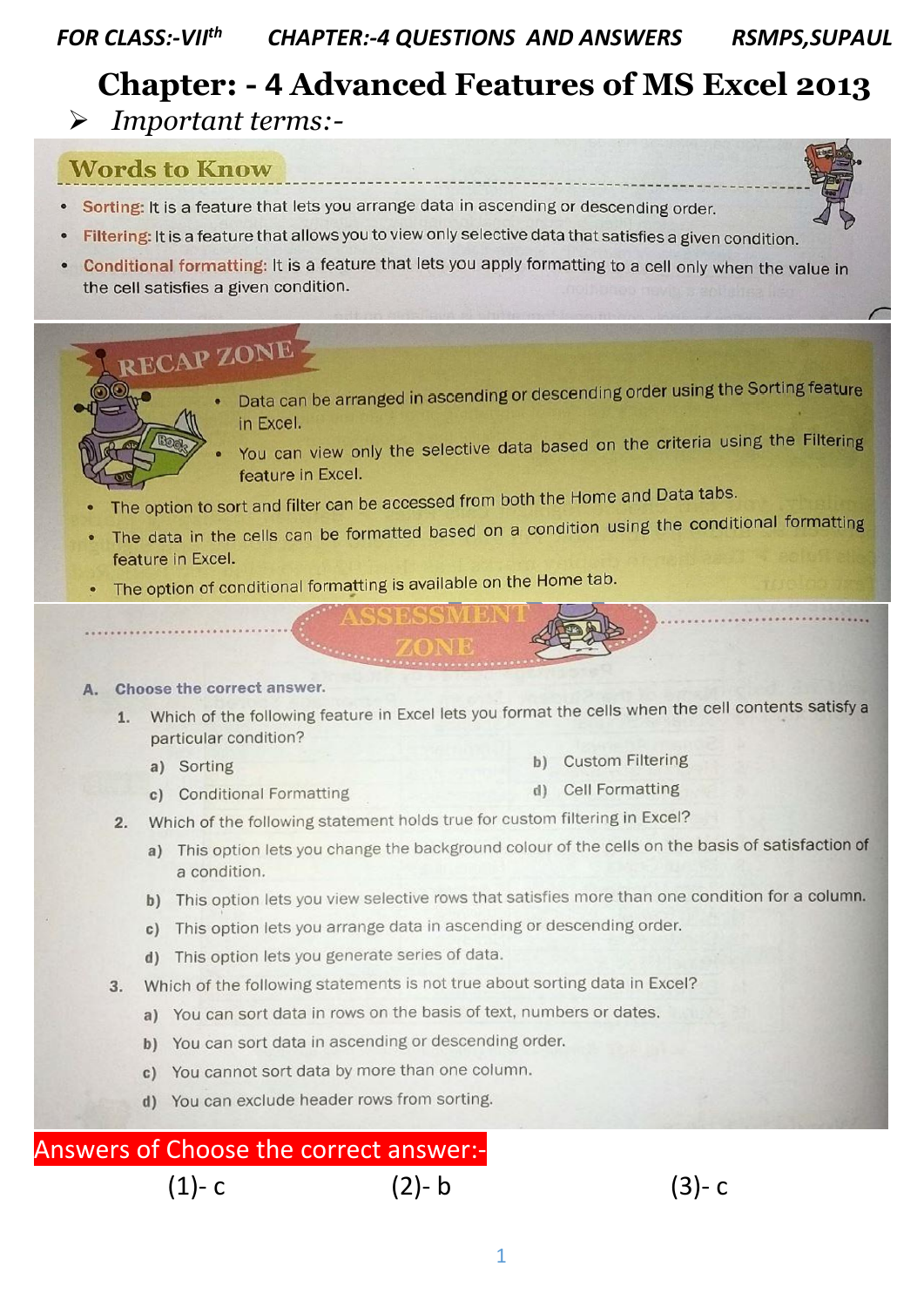#### *FOR CLASS:-VII th CHAPTER:-4 QUESTIONS AND ANSWERS RSMPS,SUPAUL*

B. Fill in the blanks using the words given in the box. conditional formatting custom filter filtering home 1. The feature of Excel lets you apply formatting to a cell only when the value in the cell satisfies a given condition. The option to apply conditional formatting is available on the \_\_\_\_\_\_\_\_\_\_\_ tab.  $2.$ 70

3. The  $_{-}$ feature lets you temporarily hide the rows that do not meet the specified condition. Using \_you can display data that satisfies more than one condition for a column. Answers of Fill in the blanks:- (1)Conditional Formatting (2) Home (3) Filtering (4) Custom Filter c. Answer the following questions. 1. What is the use of the sorting feature in Excel? How is it different from Filtering feature? 2. What is custom filtering? 3. Discuss the two ways in which you can specify the conditions when filtering data. 4. How is conditional formatting useful to us? Name the tab that contains the option for applying conditional formatting.

## **C. Answer the following questions:-**

**1. Answer:-** Sorting feature is the special feature in excel, with the help of it we can arranged data in ascending or descending order in the worksheet. Sorting display all data in a particular order, but filtering feature display only selective data that satisfies a given condition.

**2. Answer:-** It is a type of filter which display data that satisfies more than one condition for a column.

Scanned with CamScanner